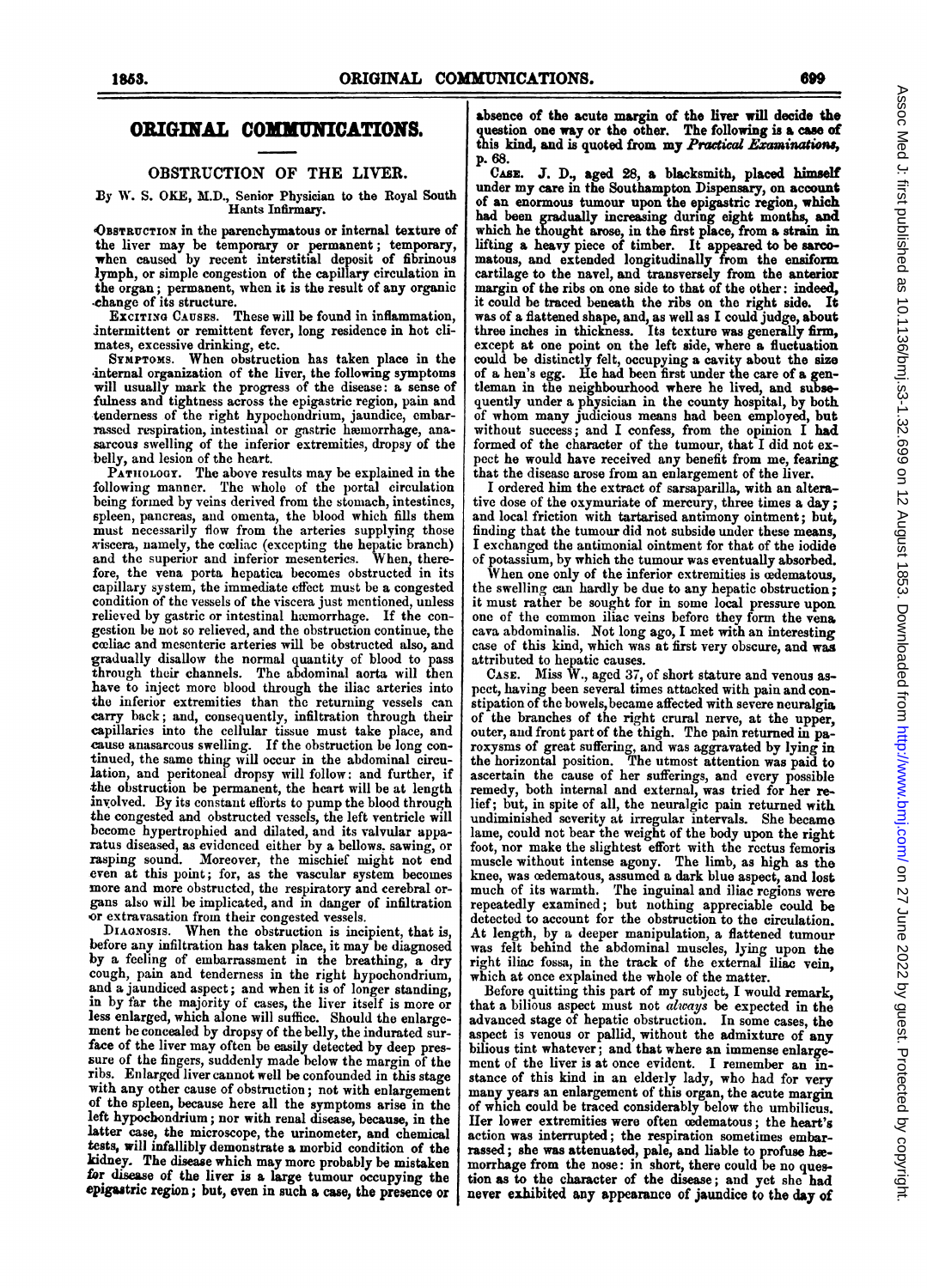her death. Saunders, in a note to his valuable work on diseases of the liver, states that, "in many cases, as has been already observed, the liver is so far diseased, that it does not even secrete bile, and a pallid and unhealthy aspect takes place.'

TREATMENT. If it be correctly stated at the commencement of this paper, that hepatic obstruction might be caused either by the recent deposit of fibrinous lymph, by congestion of the portal capillaries, or by organic lesions, the curative indications will be sufficiently plain, and, in the two first, will often be successfully fulfilled by the efficacy of medicine. If, then, the symptoms of obstruction have followed closely upon an inflamed condition of the organ, interstitial fibrinous deposit is probably the cause, and will best be treated with mercury combined with diuretics.

> R. Hydrargyri chloridi, Scillae pulveris, Gum. cambog., aa gr. xij. Pulv. foliorum digitalis gr. viij. Pilulæ scillæ comp. 3j. Syrupi q. s. Misce.

Divide in pilulas xxiv, quarum capiat duas ter die.

Should there be any remaining tenderness of the right hypochondrium, with darting pain and an acceleration of the pulse, local bleeding and external irritation may be added. When there is no evidence of antecedent inflammation, and the anasarca, embarrassed respiration, etc., have succeeded to an intermittent or asthenic fever, and the symptoms are associated with those of great debility, with a weak irregular pulse, and a venous and bilious aspect, congestion of the portal capillaries is to be suspected, and the case must be treated with calomel combined with tonics, diurctics, and a generous diet.

R Hydrargyri chloridi, Quinæ disulphatis, Pulv. scillæ, åå gr. xij Confect. rosæ q. s. Misce.

Divide in pilulas xij, è quibus sumat unam ter quotidie.

CASE. J. C., a labourer, aged 50, of a bilious and venous aspect, had been suffering from tertian ague many weeks. As the paroxysms subsided, he felt pain and tenderness of the epigastric region, which was prominent; his stomach was uneasy after meals; his breathing was extremely<br>embarrassed; and he could not lie down. The abdomen was swollen, and his lower extremities were greatly enlarged with anasarcous infiltration. The secretion of the urine was irregular, sometimes scanty and high coloured, and sometimes more copious. The tongue was furred; the pulse intermitting; and he was so weak and oppressed, that he could scarcely bear the journey to my house.

As it appeared to me that the symptoms of obstruction in this case were caused by a congestion of the hepatic capillaries, weakened by the preceding intermittent, I ordered disulphate of quinine with calomel and squills, as in the last prescription, three times a day. The result ex-<br>ceeded my most sanguine expectations. The bowels were gently acted upon; the renal function speedily restored; the anasarcous swelling radually subsided; and, in a few<br>weeks, he was able to walk a distance of three miles, to report himself cured.

But, when the cause of obstruction has advanced to a morbid change in the structure of the liver, the disease becomes permanent and incurable. It matters not whether the organ<br>be enormously hypertrophied, cirrhosed by hard drinking, or atrophied and shrunk up into a dark coloured tuberculated mass: the result will be eventually fatal. It is true, that the dropsical infiltrations may sometimes be removed, either by the renal secretion being artificially increased, by the escape of the serum through cutaneous outbreaks between the knee and ankle, or by scarifications, so as often to delude the patient with a hope of recovery; but, in a short time, the codema, with all its distressing associations, is sure to return again and again, till the constitution is exhausted, and succumbs to the disease.

The following is a case of obstructed liver from organic

lesion, showing its fatal progress.<br>CASE. Geo. G., aged 35, tall and well built, went to the coast of Africa, as a shipwright, in 1846, in H.M. brig Wasp. He had not been long in this service before he was shot through the left side of the thorax by a musket ball, in an attack upon a slaver. The ball entered between the third and fourth ribs, and was extracted from beneath the integuments at the edge of the base of the scapula. He completely recovered from the wound. After about two years' residence on this station, from the heat of the climate and excessive drinking, his liver became involved. He complained of acute pain through the right hypochondrium, which was attended with jaundice, white stools, and bilious urine. These symptoms were followed by fulness of the abdomen, anasarca of the inferior extremities, and soon afterwards by cough, shortness of breathing, and undue action of the heart. This state of things continuing more or less for a considerable time, he was invalided home.

When I first saw him, about three months ago, his breathing was exceedingly short; he was unable to observe the horizontal posture; his inferior extremities were enormously swollen with ansarca; his abdomen was ascitic, and the skin of a venous hue. The whole of the right side of the belly, from the inferior margin of the ribs to the crest of the illium, was prominent, dull under percussion, and exhibited an immense enlargement of the liver. The heart was hypertrophied and dilated, and imparted a distinct bruit de râpe, from probably a morbid condition of the mitral or aortic valves. From this time, although he was, as a forlorn hope, speedily brought under the action of mercury, he grew rapidly worse. The jaundice returned, accompanied by intestinal hæmorrhage; and he is now sinking under the fatal progress of the disease.

I have another case of enlarged liver in our infirmary, in which there is a distinct sawing sound in the mitral valves; indeed, I rarely meet with obstructed liver, occasioned by organic disease, that is not associated with disease of the heart also.

When the abdomen is much distended with serous fluid, it is seldom that absorption can be effected by the aid of medicine; and therefore, as the abdominal and thoracic functions become interrupted, it will be necessary to evacuate it by the trocar as often as the symptoms may require. If the external opening can be made fistulous, so much the better. I saw one instance of immense distention, in a man over the middle age, with bilious aspect, in which this was effected, and he recovered; but in this case there could not have been any organic lesion, or the relief would have been only temporary.

Hæmorrhage from the portal veins is another effect of obstructed liver. It may be both vomited from the stomach and discharged from the bowels. It is of course venous, comes away coagulated, and generally in immense quantities, leaving the patient exhausted and bloodless.

The treatment of this symptom requires caution. The indications clearly are to remove, if possible, the capillary obstruction in the liver, and to prevent a return of the portal congestion. These, in my own practice, have been best fulfilled by the following :-

R Pilulæ hydrargyri,

Extracti copaible, aa gr. iv. Misce. Divide in pilulas duas omni nocte sumendas. R Magnesiæ sulphatis 3ss.

Spiritus ætheris nitrici 3ij. Syrupi aurantii 3ss. Tincturæ hyoseyami mxx. Infusi rose compos. ad zvi. Misce.

Capiat quartam partem bis terve die.

Sometimes the bleeding takes place from the hæmorrhoidal veins, which are also a part of the portal system. So long as it appears to be beneficial in relieving the congested condition of that system, and, in fact, the obstruction of the liver itself, without too much debilitating the constitution, it ought never to be stopped, either by me-